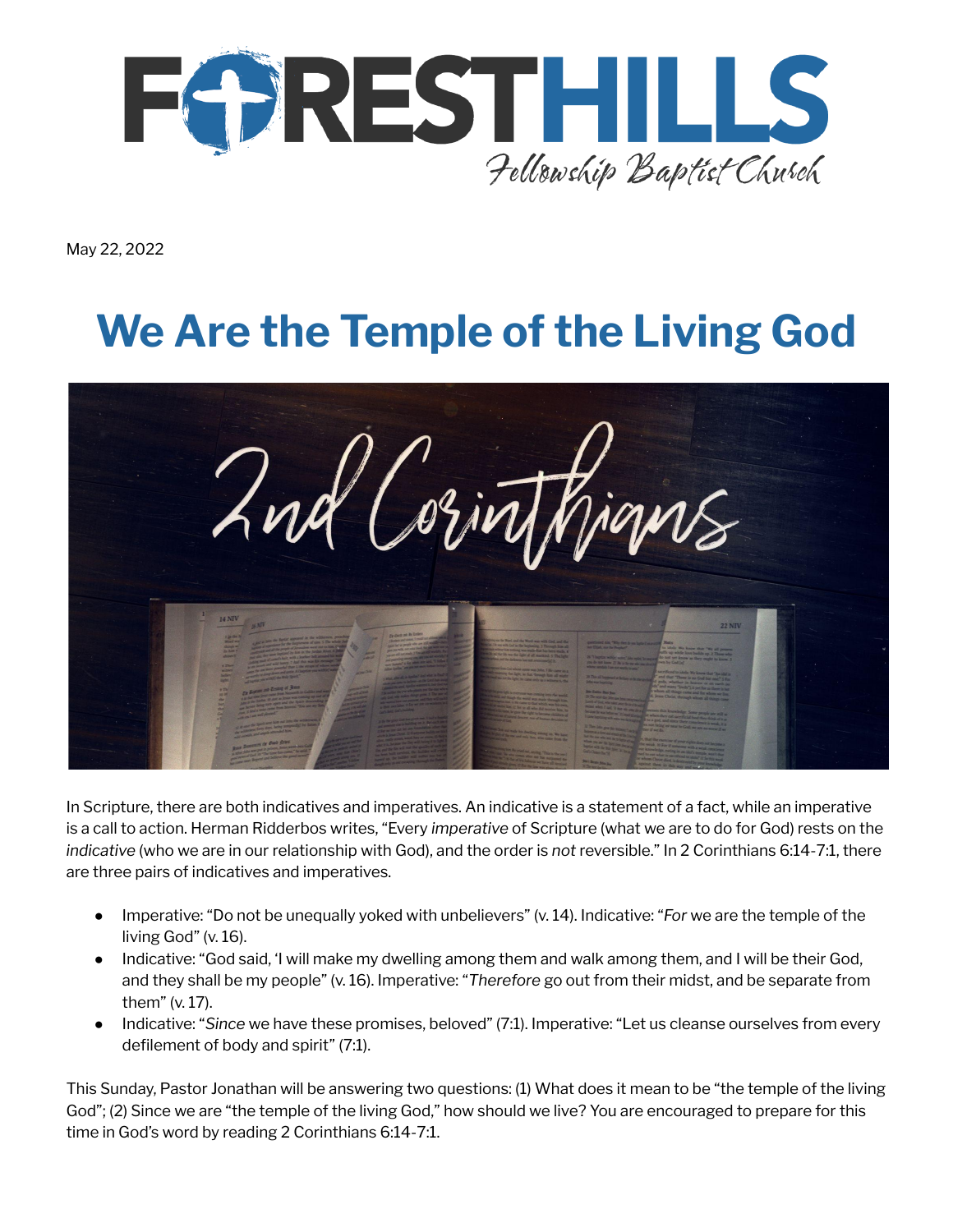### **Sunday Worship**

Blessed be the God and Father of our Lord Jesus Christ! According to his great mercy, he has caused us to be born again to a living hope through the resurrection of Jesus Christ from the dead, to an inheritance that is *imperishable, undefiled, and unfading, kept in heaven for you.*

**Call to Worship** 1 Peter 1:3-4

**Prayer of Praise**

**Songs** Mighty to Save / I Will Rise

**Prayer of Confession** 1 John 1:8, 10 / Silent Confession / Prayer / 1 John 1:9

**Song** Grace Greater Than All Our Sin

**Prayer of Intercession** Moe Hedden

**Song** Be Thou My Vision

**Scripture Reading** 2 Corinthians 6:14-7:1 (Bruce de Molitor)

**Sermon** Part 15 of 2 Corinthians: We Are the Temple of the Living God (2 Cor. 6:14-7:1)

#### **The Lord's Supper**

**Songs** My Jesus, I Love Thee / When I Survey the Wondrous Cross

#### **Affirmation of Faith** 1 John 3:11-18

#### **Commission**

**Benediction** Hebrews 13:20-21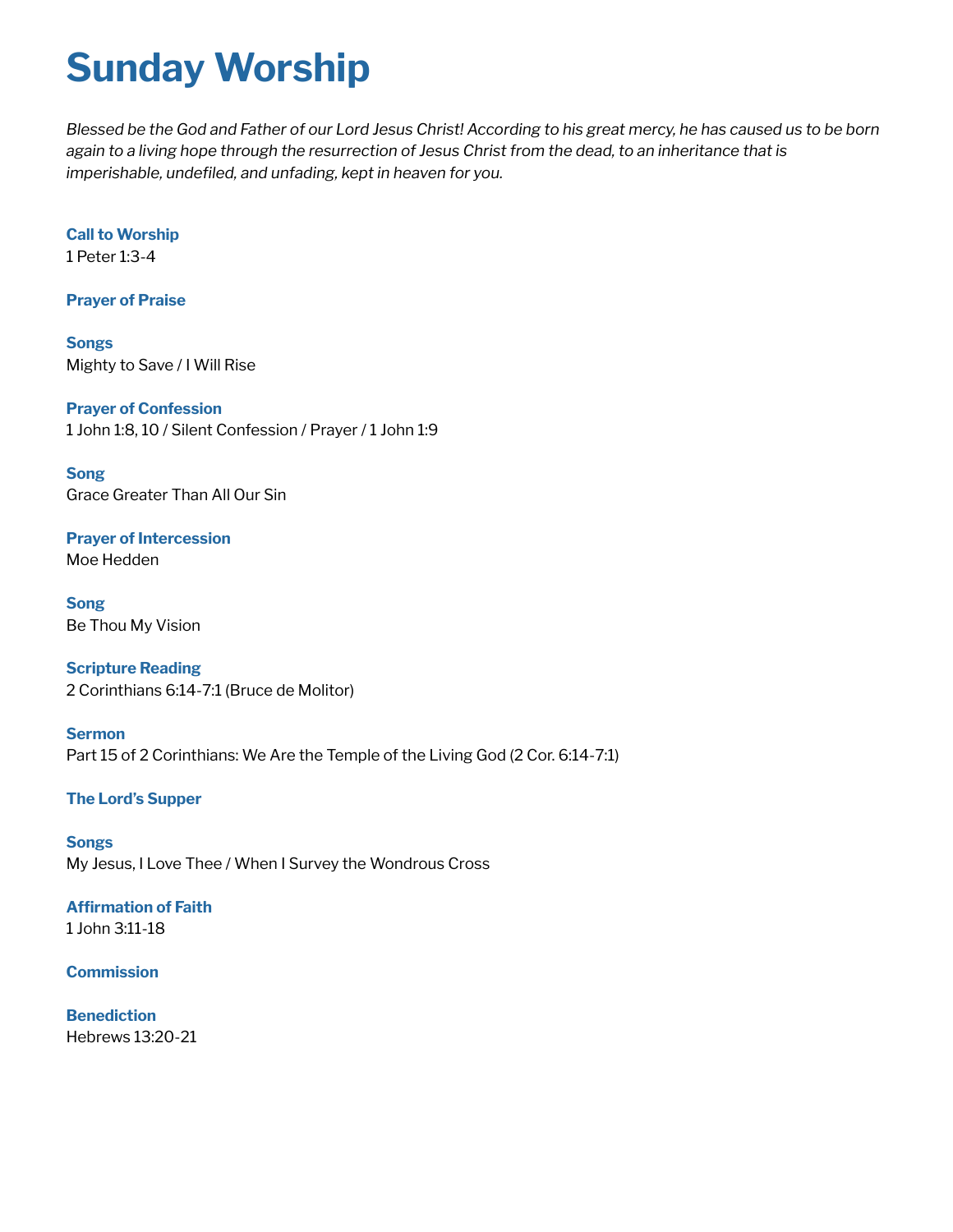### **Announcements**

**July Events:** We have lots happening in the month of June! Add these events to your calendar so you don't forget!

| June 5  | Fellowship Lunch                     |
|---------|--------------------------------------|
| June 6  | Annual Meeting                       |
| June 10 | Youth Group All-Nighter              |
| June 12 | Baby Shower for Elisabeth Flattinger |
| June 19 | Father's Day Breakfast               |
| June 26 | <b>Prayer Gathering</b>              |

**Prayer Gathering:** We encourage you to join us this Sunday evening at 6:30 for a time of prayer!

**Sunday School Offering:** Our Sunday School offering money will be given to FAIR's Ukraine [Refugee](https://www.fellowship.ca/qry/page.taf?id=39&_dsfd_uid1=818&_nc=f973f28cf0bf7480a428c6cd70effa51) Crisis Appeal. We will continue collecting money until the last week of Sunday School before our summer break.

**Pastor's Vacation:** The McLeods will be away on vacation from May 27-31. Jonathan and the boys will be going to Boston to see a baseball game, while Marsha and the girls will be visiting family in New Brunswick. Next Sunday, church planter Andrew Ardern will be preaching.

**Kraft Dinner for MTBC:** We are collecting boxes of Kraft Dinner to donate to Mount Traber Bible Camp. **June 5 will be our last Sunday for collecting KD.** Thanks to everyone who contributed!

**Annual Meeting:** Our Annual Meeting will be held on Monday, June 6 at 7:00 p.m. The purpose of this meeting is to hear reports from church boards, committees, etc. and also vote on people nominated for various church positions.

**Baby Shower:** There will be a baby shower for Elisabeth Flattinger on July 12 following our Worship Service. If you plan to attend, please add your name to the sign-up sheet that will be located on the back table in the sanctuary.

**Father's Day Breakfast:** There will be a breakfast for the men of the church on Sunday, June 19 at 9:30 a.m. The ladies and children of the Sunday School will be hosting the breakfast. If you would like to attend the breakfast, please sign the sheet on the aforementioned table.

**Happy Birthday:** Ann Scaria (May 25), Dale Cordy (May 28).

**Last Week's Giving:** Offering for May 15 was \$765.00 (\$485.00 by e-Transfer, \$280.00 by regular giving). The Sunday School offering was \$14.25.

**Newsletter Sign-Up:** If you would like to receive our church newsletter each week by email, you can sign up for that on the **[Newsletter](http://www.fhfbc.org/newsletter.cfm) page** of our website.

#### **Ministry Schedule:**

| <b>Ministry</b> | <b>This Sunday</b>            | <b>May 29</b>                         |
|-----------------|-------------------------------|---------------------------------------|
| Sunday School   | John Couch<br>Stephanie Couch | Angela MacDonald<br>Rebecca MacDonald |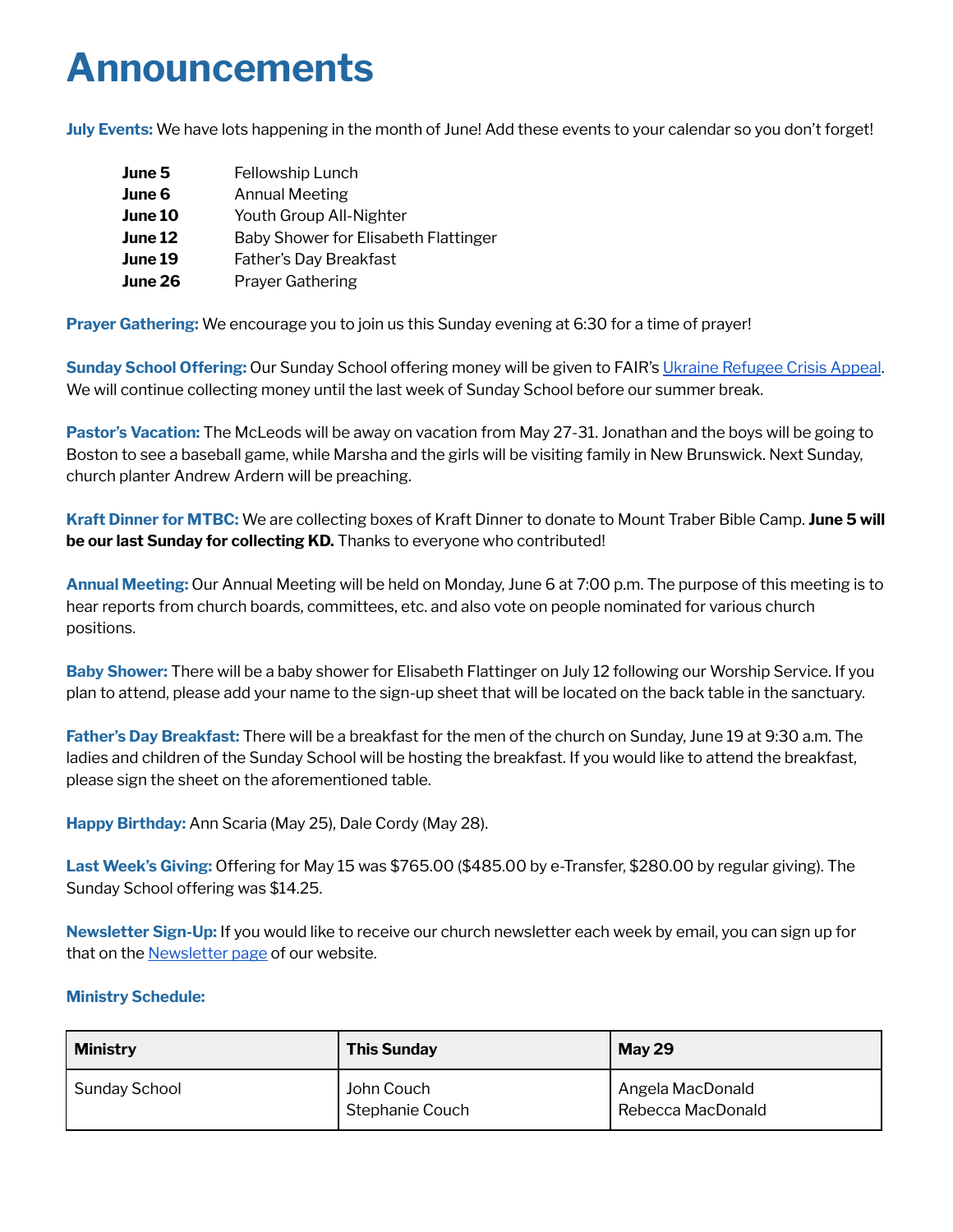| Nursery        | <b>Bobbi Cote</b><br>Sophie McLeod  | <b>Dorothy Sangster</b><br>Lynnette MacDonald |
|----------------|-------------------------------------|-----------------------------------------------|
| Junior Church  | Elfie Couch                         | Lisa Baker                                    |
| <b>Tellers</b> | Bobbi Cote<br><b>Patrick Morand</b> | TBA<br><b>Patrick Morand</b>                  |

#### **This week:**

| <b>Day</b> | <b>Time</b>                           | <b>Event</b>                                                                |
|------------|---------------------------------------|-----------------------------------------------------------------------------|
| Sunday     | 10:00 a.m.<br>11:00 a.m.<br>6:30 p.m. | Sunday School<br><b>Worship Service</b><br><b>Prayer Gathering</b>          |
| Monday     | 10:00 a.m.                            | Women's Prayer Group                                                        |
| Tuesday    | 7:00 p.m.                             | Women's Bible Study                                                         |
| Wednesday  | 6:30 p.m.                             | Youth Group                                                                 |
| Thursday   | 6:30 p.m.<br>7:30 p.m.                | Live Devotional on Facebook with Pastor Jonathan<br><b>Worship Practice</b> |
| Sunday     | 10:00 a.m.<br>11:00 a.m.              | Sunday School<br><b>Worship Service</b>                                     |

### **Nominating Committee Report**

Below is a list of those who are willing to continue or take on new ministry roles starting in September.

- All positions have one-year terms except for Elders and Deacons.
- Terms will begin in September 2022.
- Names in **bold** indicate a new person being nominated for a ministry role.
- An "x" means that the person now serving in that position does not want to continue, and we have not yet found a replacement.
- The empty spots indicate that a person has not yet made a decision as to whether or not they will take on that ministry role.

| <b>Positions</b>      | 2022-2023                |
|-----------------------|--------------------------|
| Elders                | Jonathan McLeod          |
|                       | John Couch               |
|                       | Moe Hedden               |
| Deacons (3-year term) | Jacob Tramley (3rd year) |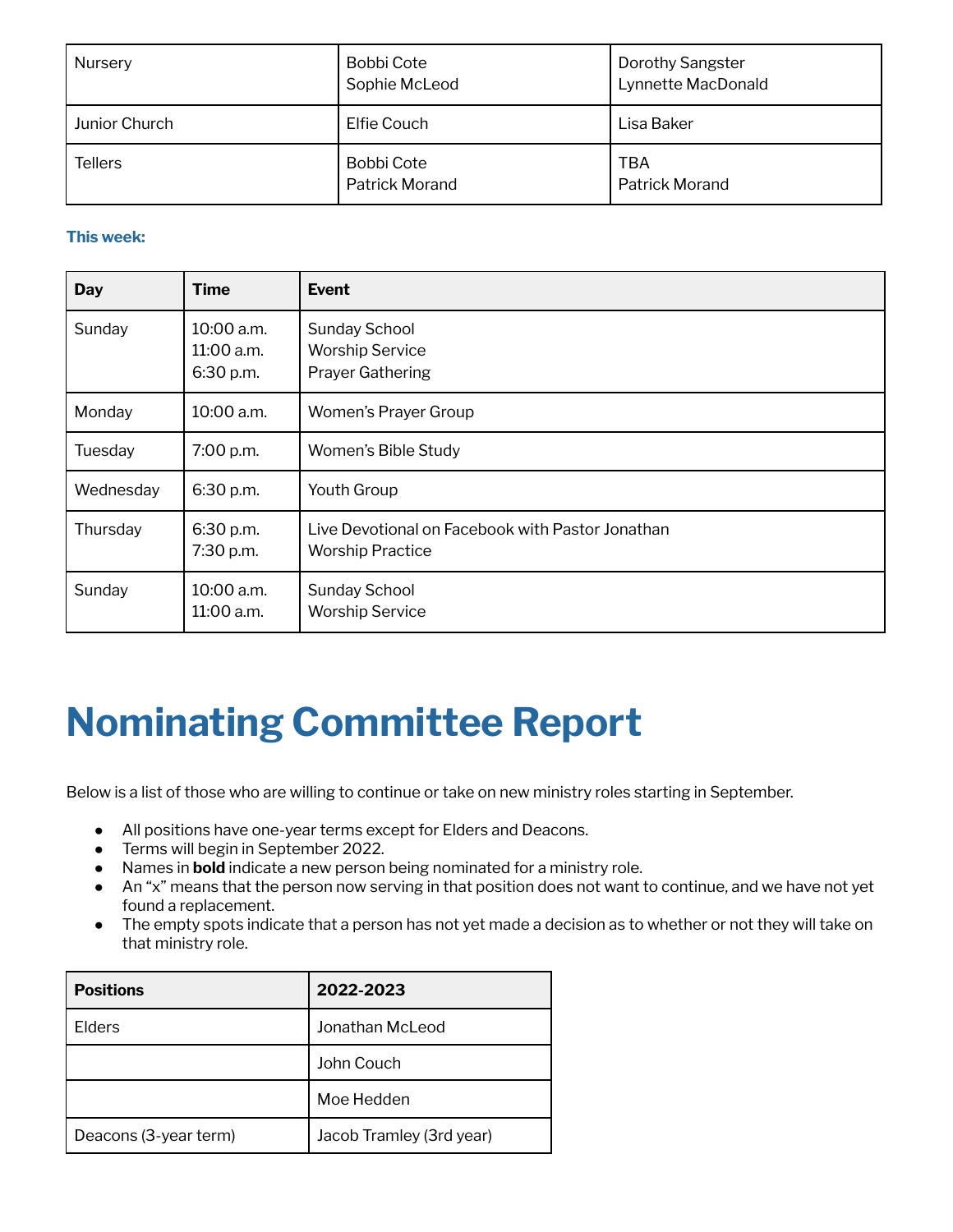|                            | Ed Baker (2nd year)              |
|----------------------------|----------------------------------|
|                            | <b>Bruce de Molitor</b>          |
| <b>Treasurer</b>           | X                                |
| <b>Assistant Treasurer</b> | <b>Rebecca MacDonald</b>         |
| <b>Finance Committee</b>   | <b>Treasurer</b>                 |
|                            | <b>Assistant Treasurer</b>       |
|                            | Pastor                           |
|                            | Elder                            |
|                            | Deacon                           |
|                            | <b>Missions Committee Member</b> |
|                            | <b>Patrick Morand</b>            |
| Auditors                   | George Jewell                    |
|                            | <b>Ed Baker</b>                  |
| <b>Tellers</b>             | <b>Bev Jewell</b>                |
|                            | <b>Patrick Morand</b>            |
|                            | <b>Barb Flick</b>                |
|                            | <b>Bobbi Cote</b>                |
|                            | <b>Betty Roach</b>               |
|                            | Ken Couch                        |
| <b>Envelope Secretary</b>  | <b>Barb Flick</b>                |
| Moderator                  | <b>Phil Porter</b>               |
| Clerk                      | x                                |
| Nominating Committee       | Pastor                           |
|                            | Elder                            |
|                            | <b>Phil Porter</b>               |
|                            | <b>Tara Morand</b>               |
|                            | <b>Rocel Samillano</b>           |
| <b>Missions Committee</b>  | <b>Judy Porter</b>               |
|                            | <b>Che-Che Manto</b>             |
|                            | <b>Lance Milette-Letendre</b>    |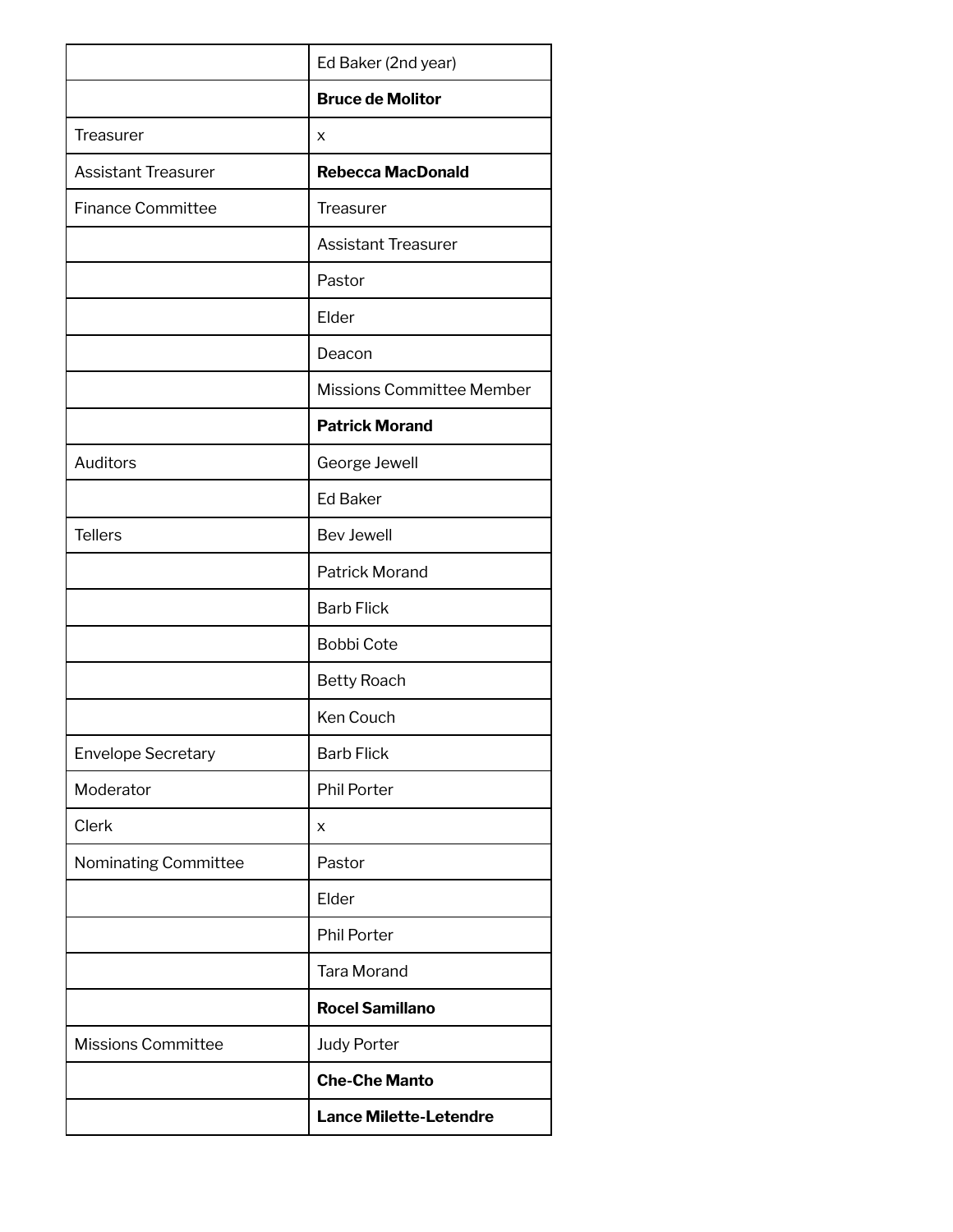|                              | <b>Elisabeth Flattinger</b> |
|------------------------------|-----------------------------|
| <b>SS Superintendent</b>     |                             |
| <b>VBS Director</b>          |                             |
| <b>Nursery Coordinator</b>   |                             |
| <b>Hospitality Committee</b> | <b>Judy Porter</b>          |
|                              | X                           |
|                              | Gillian Morand              |
|                              | X                           |
| <b>Decorating Committee</b>  | <b>Judy Porter</b>          |
|                              | Gillian Morand              |
|                              | Marsha McLeod               |
| <b>Card Coordinator</b>      | Lynnette MacDonald          |
| Librarian                    | Marsha McLeod               |

### **Our Missionaries**

#### **Missionaries We Financially Support:**

- Ben & Krista Taylor (Poland)
- Grant & Liz Fawcett [\(Arrowhead](https://arrowheadnbc.com/) Native Bible Center in Cumberland Bay, NB)
- Kevin & Micaela Miller (Pakistan)
- Doug & Glenda Campbell (Fellowship Atlantic)
- Andrew & Kayla Ardern (Fellowship Atlantic Church Plant in Spryfield, NS)

Please pray for our missionaries!

### **Church Membership**

If you have been regularly attending FHFBC, we'd like you to become a member of our church. Membership demonstrates one's commitment to a local church and enables greater participation in the life of that church.

| <b>The Requirements</b> $\cdot$ Faith in Jesus Christ as your Lord and Saviour.<br>' · Agreement with our church's statement of faith and covenant. |                                    |
|-----------------------------------------------------------------------------------------------------------------------------------------------------|------------------------------------|
|                                                                                                                                                     | • Believer's baptism by immersion. |